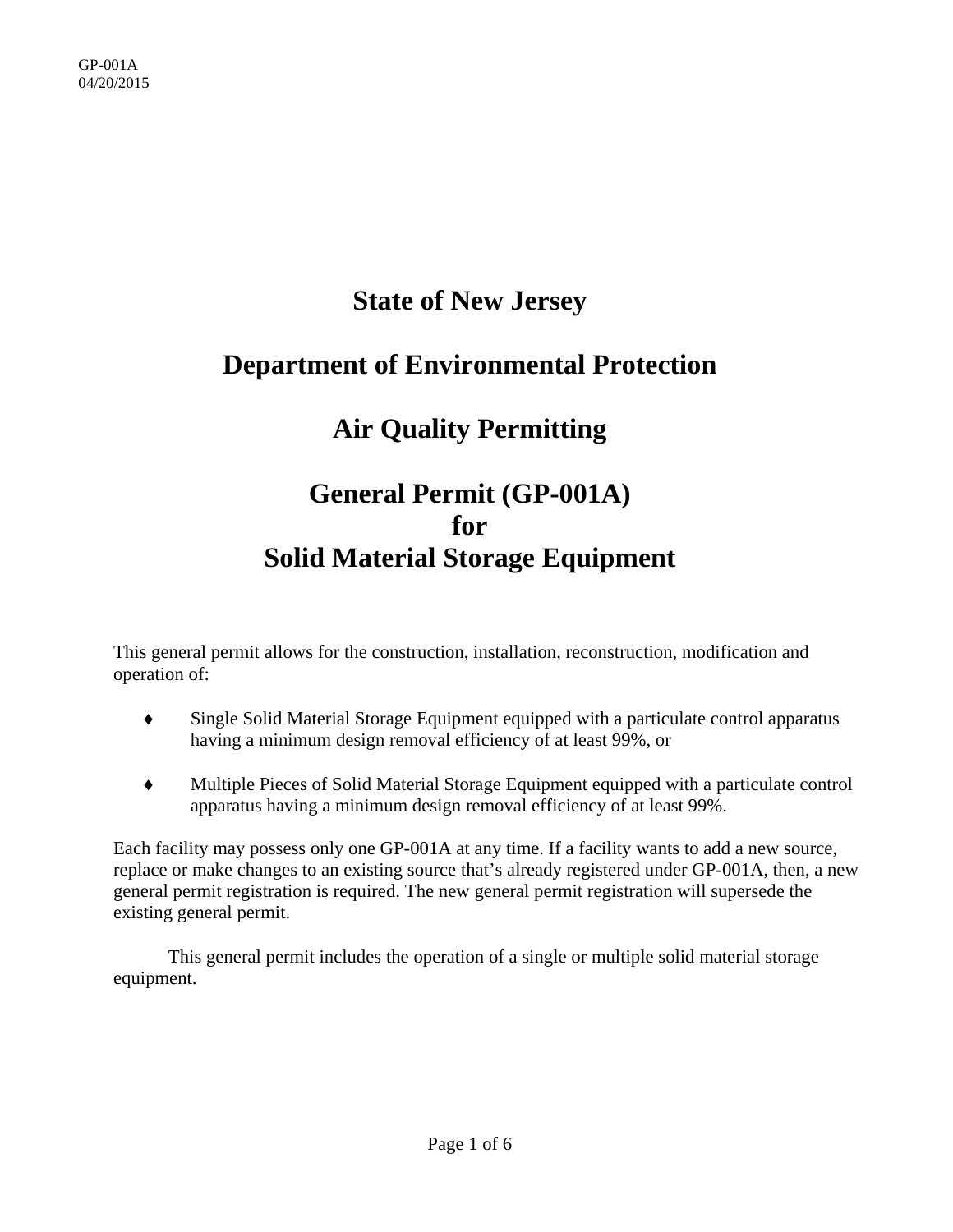#### **I. DEFINITIONS**

The terms used in this general permit shall have the meanings given to them in N.J.A.C 7:27 et seq. or as defined below.

**Mechanical Conveying** means a system of transmission of bulk solids using screw and belt conveyors and bucket elevators.

**Pneumatic Conveying** means a system of transmission of bulk solids by air pressure through a tube.

**Solid Material Storage Equipment** means tanks, silos, reservoirs, containers and bins which are used for the storage of solid particles equipped with particulate control apparatus having a minimum design removal efficiency of 99%, using a pneumatic and/or mechanical conveying system for material handling.

**Reporting Threshold** means the emissions limits of air contaminants listed in N.J.A.C. 7:27-8, Appendix 1, Tables A and B.

#### **II. AUTHORITY**

This GP is issued under the authority N.J.S.A 26:2C-9.2. This general permit shall allow for inspection and evaluations to assure conformance with all provisions of N.J.A.C 7:27 et seq. An opportunity for public comment on this general permit was provided on July 15, 2013.

#### **III. APPLICABILITY**

This general permit allows for the construction, installation, reconstruction, modification and operation of:

- A single Solid Material Storage Equipment equipped with a particulate control apparatus having a minimum design removal efficiency of at least 99%, or
- Multiple Pieces of Solid Material Storage Equipment equipped with a particulate control apparatus having a minimum design removal efficiency of at least 99%.

Each facility may possess only one GP-001A at any time. If a facility wants to add a new source, replace or make changes to an existing source that's already registered under GP-001A, then, a new general permit registration is required. The new general permit registration will supersede the existing general permit.

This general permit includes the operation of a single or multiple solid material storage equipment.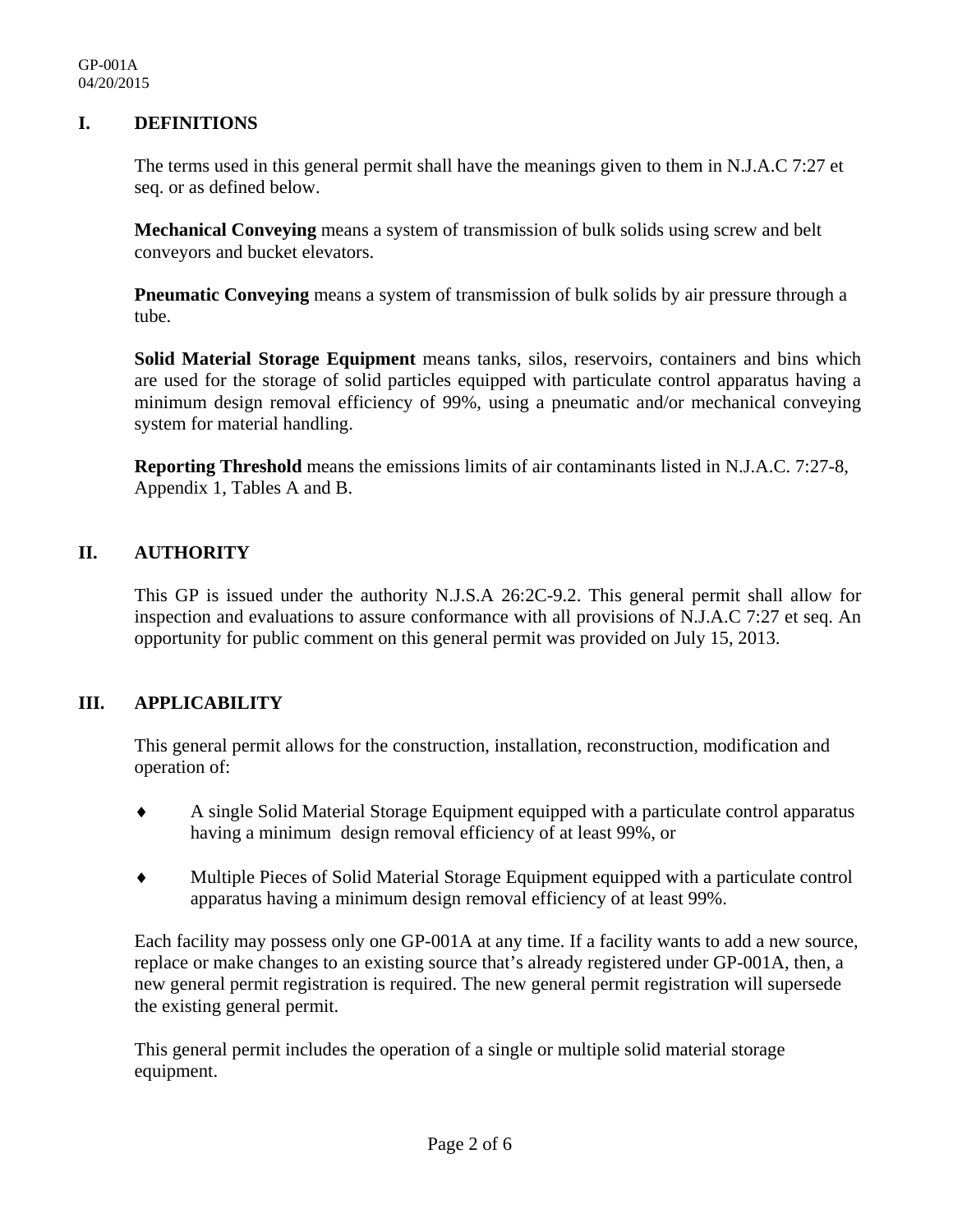#### **IV. EXCLUSIONS**

This general permit shall not be used to register the following equipment:

- 1. Solid Material Storage equipment controlled solely by a cyclone.
- 2. Solid Material Storage equipment storing liquid material.
- 3. Solid Material Storage equipment equipped with particulate control apparatus having a minimum design removal efficiency of less than 99% or with no particulate control at all.
- 4. Solid Material Storage equipment sharing the same emission point(s) and/or control device(s) with other significant source(s) that are not registered under this general permit.

### **V. EQUIPMENT/CONTROL DEVICE SPECIFICATIONS**

The Permittee shall retain on site the manufacturer's specifications or engineering calculations for the particulate control apparatus with a minimum design removal efficiency of 99%. Records shall be kept for the life of the general permit. Particulate Control devices capable of achieving such removal efficiencies are baghouses, cartridge filters, and cyclones followed by afterfilters. The Permittee shall maintain the particulate control apparatus consistent with the manufacturer's specifications.

### **VI. POTENTIAL TO EMIT**

The Potential to Emit (PTE) after control for particulates from equipment permitted under this general permit shall be less than the reporting thresholds in accordance with N.JA.C. 7:27-8, Appendix 1, Tables A and B.

#### **VII. SUBMITTAL / CONTACT INFORMATION:**

For assistance or contact information please go to one of the following resources:

- 1. Air Compliance and Enforcement at: http://www.nj.gov/dep/enforcement/air.html
- 2. Small Business Assistance Program at: http://www.nj.gov/dep/sage/sbap
- 3. Bureau of Preconstruction Permits at: http://www. nj.gov/dep/aqpp/

#### **VIII. COMPLIANCE PLAN**

The equipment covered by this general permit is subject to the applicable requirements listed on the following pages.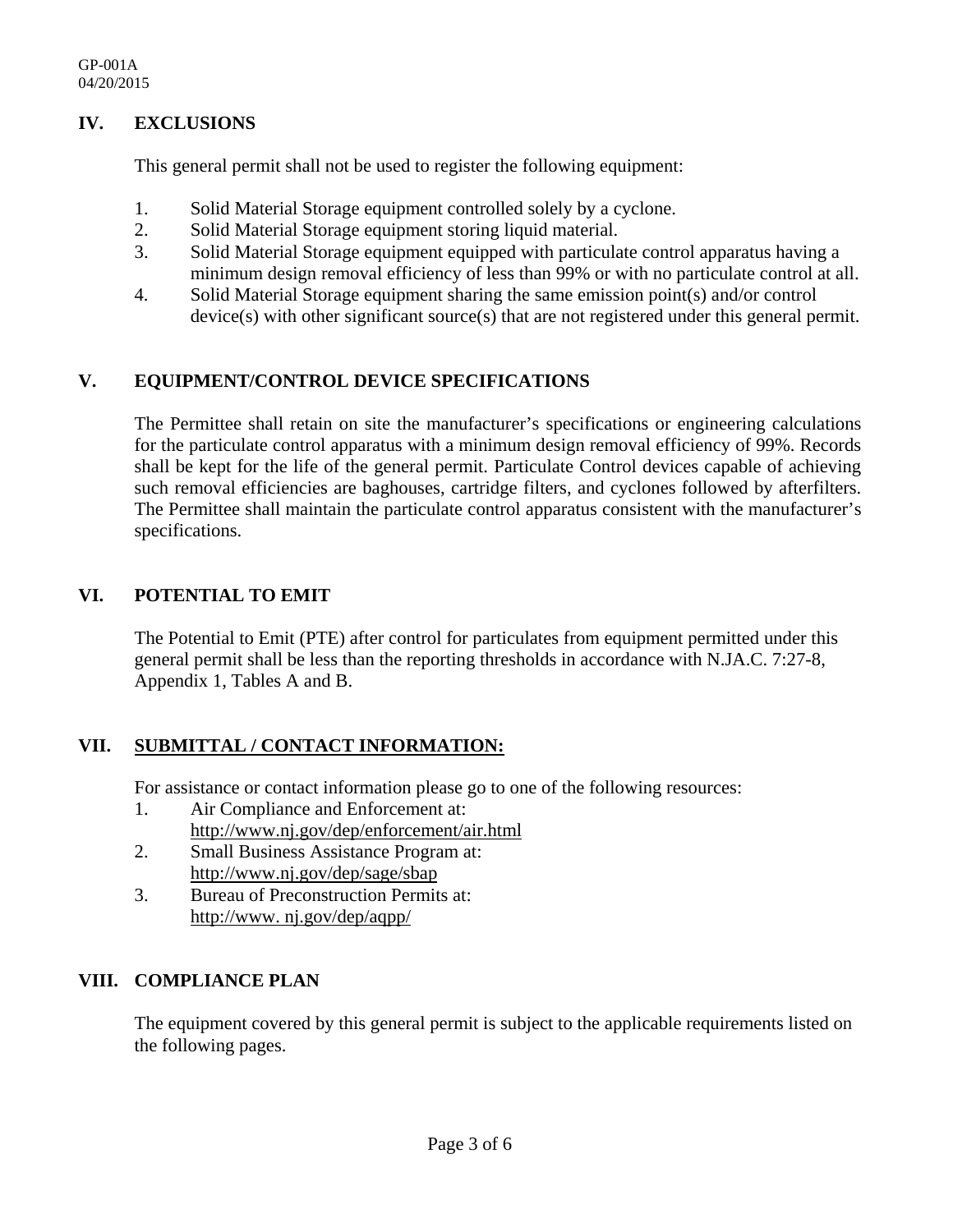| <b>Item</b><br>No. | <b>Applicable Requirement</b>                                                                                                                                                                                                                                                                                                                                                                                                                                                                                                           | <b>Monitoring Requirement</b> | <b>Record keeping Requirement</b> | <b>Submittal/Action</b>                                                                                                                                                                                                                                                                                                                                                                                                                                                                                                                             |
|--------------------|-----------------------------------------------------------------------------------------------------------------------------------------------------------------------------------------------------------------------------------------------------------------------------------------------------------------------------------------------------------------------------------------------------------------------------------------------------------------------------------------------------------------------------------------|-------------------------------|-----------------------------------|-----------------------------------------------------------------------------------------------------------------------------------------------------------------------------------------------------------------------------------------------------------------------------------------------------------------------------------------------------------------------------------------------------------------------------------------------------------------------------------------------------------------------------------------------------|
| 1.                 | All conditions contained in the<br>document "General Procedures for<br>General Permits" posted at the web<br>page at address,<br>http://www.nj.gov/dep/aqpp/genpr<br>oc.htm, in addition to this<br>Compliance Plan, shall also be<br>subject to enforcement.<br>[N.J.A.C 7:27-8.13(a)]                                                                                                                                                                                                                                                 | None                          | None                              | None                                                                                                                                                                                                                                                                                                                                                                                                                                                                                                                                                |
| 2.                 | The Permittee shall ensure all<br>pieces of equipment included in<br>this General Permit are easily<br>identifiable by clear and<br>conspicuous labeling.<br>[N.J.A.C. 7:27-8.13(a)]                                                                                                                                                                                                                                                                                                                                                    | None                          | None                              | None                                                                                                                                                                                                                                                                                                                                                                                                                                                                                                                                                |
| 3.                 | Operation of the pieces of<br>equipment shall not cause any air<br>contaminant, including an air<br>contaminant detectable by the<br>sense of smell, to be present in the<br>outdoor atmosphere in such<br>quantity and duration which is, or<br>tends to be, injurious to human<br>health or welfare, animal or plant<br>life or property, or would<br>unreasonably interfere with the<br>enjoyment of life or property,<br>except in areas over which the<br>owner or operator has exclusive<br>use or occupancy.<br>[N.J.A.C 7:27-5] | None                          | None                              | Any operation of the pieces of<br>equipment which may cause a release of<br>air contaminants in a quantity or<br>concentration which poses a potential<br>threat to public health, welfare, or the<br>environment or which might reasonably<br>result in citizen complaints shall be<br>reported by the Permittee as required by<br>the Air Pollution Control Act. The<br>Permittee shall immediately notify the<br>Department of any non-compliance by<br>calling the Environmental Action<br>Hotline at (877) 927-6337<br>$[N.J.S.A 26:2C-19(e)]$ |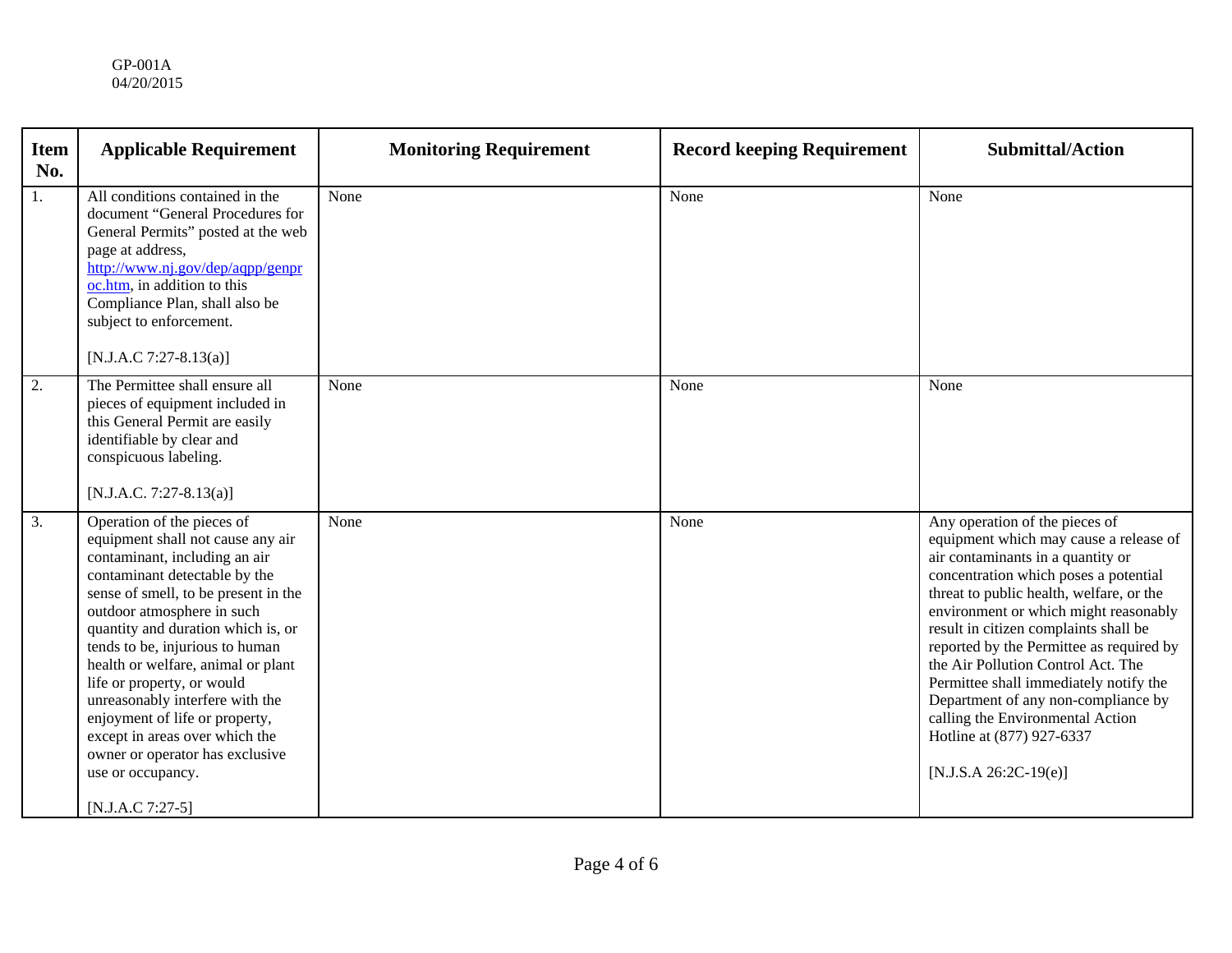#### GP-001A 04/20/2015

| <b>Item</b> | <b>Applicable</b>                                                                                                                                                                                                                                                                                                                                                                                                                                                                                                                                          | <b>Monitoring Requirement</b> | <b>Record keeping Requirement</b> | <b>Submittal/Action</b> |
|-------------|------------------------------------------------------------------------------------------------------------------------------------------------------------------------------------------------------------------------------------------------------------------------------------------------------------------------------------------------------------------------------------------------------------------------------------------------------------------------------------------------------------------------------------------------------------|-------------------------------|-----------------------------------|-------------------------|
| No.         | <b>Requirement</b>                                                                                                                                                                                                                                                                                                                                                                                                                                                                                                                                         |                               |                                   |                         |
| 4.          | Maximum No. of Billable<br>Compliance Inspections $\leq$ 2<br>inspections. The equipment<br>covered by this permit will be<br>subject to inspection fees for<br>the maximum periodic<br>compliance inspections (as<br>defined in N.J.A.C. 7:27-8.1)<br>over the life of the Certificate,<br>after it receives final approval<br>for a five year duration. The<br>permitee will be invoiced for a<br>service fee per inspection<br>pursuant to N.J.A.C. 7:27-8.6<br>after the periodic compliance<br>inspection is conducted.<br>$[N.J.A.C. 7:27-8.13(e)].$ | None                          | None                              | None                    |
| 5.          | The Permittee shall not use the<br>equipment in a manner, which<br>will cause visible emissions,<br>exclusive of visible condensed<br>water vapor, except for a<br>period no more than 3 minutes<br>in any consecutive 30-minute<br>period.<br>[N.J.A.C 7:27-8.13(a)]                                                                                                                                                                                                                                                                                      | None                          | None                              | None                    |